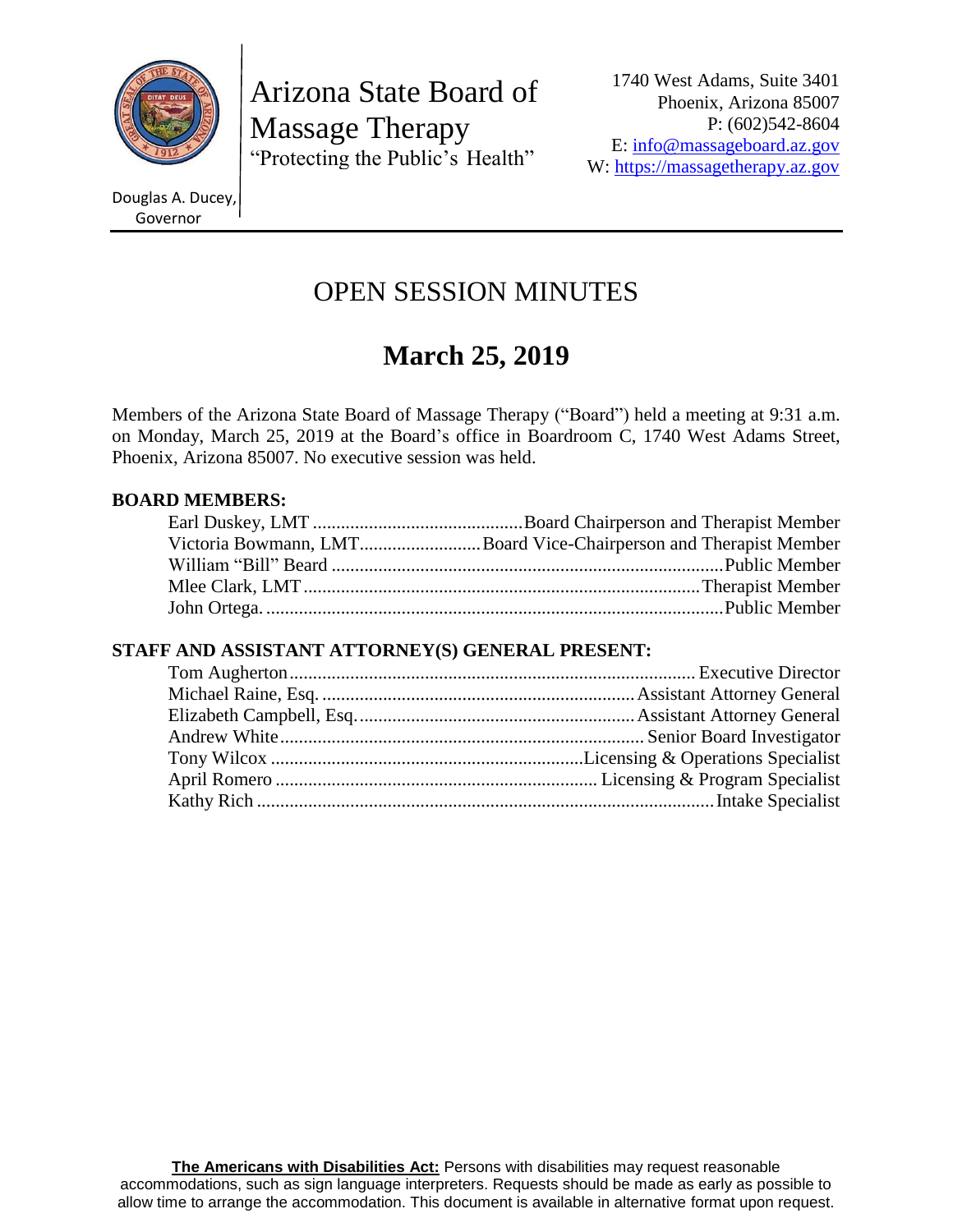# **GUEST(S) PRESENT AND/OR PARTICIPATING:**

|              | Garnet Adair, LMT  American Massage Therapy Association, Arizona Chapter |
|--------------|--------------------------------------------------------------------------|
|              |                                                                          |
|              | & Continuing Education Recipient                                         |
|              |                                                                          |
|              |                                                                          |
| 魯            |                                                                          |
| $\mathbf{r}$ |                                                                          |
|              |                                                                          |
|              | & Continuing Education Recipient                                         |
|              |                                                                          |
|              | & Continuing Education Recipient                                         |
|              |                                                                          |
|              |                                                                          |
|              |                                                                          |
|              |                                                                          |
|              |                                                                          |
|              |                                                                          |
|              |                                                                          |

 $\bullet$  Appeared telephonically

#### **OPEN SESSION**

The meeting was called to order at 9:31 a.m. by Earl Duskey. The following order of business was then considered:

# **ROLL CALL**

Roll call of the Board members was taken and a quorum was established.

#### **CALL TO THE PUBLIC**

Susan Johnston addressed the Board regarding the lack of public record for massage business licenses in the City of Scottsdale.

#### **DECLARATION OF CONFLICTS OF INTEREST**

No new conflicts were declared.

#### **REVIEW, DISCUSSION AND POSSIBLE ACTION ON BOARD MEETING MINUTES**

Discussion and approval of the Open Session Minutes from the February 25, 2019 board meeting. Discussion and approval of the Executive Session Minutes form the February 25, 2019 board meeting.

A motion was made by Bill Beard, seconded by Mlee Clark and passed unanimously to approve the Open Session Minutes and Executive Session Minutes from the January 28, 2019 board meeting.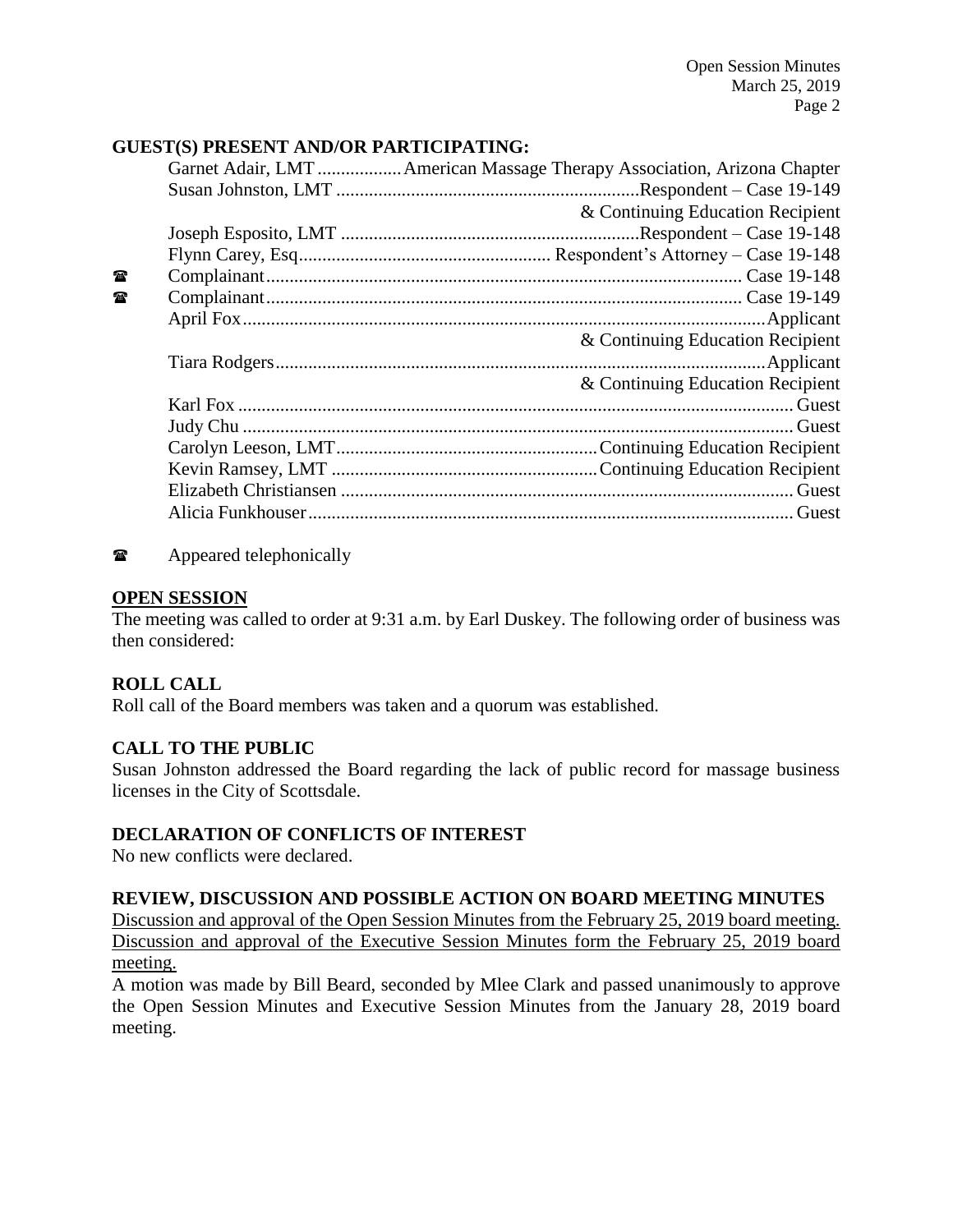### **PRESENTATION TO BOARD**

Andrew White, Senior Board Investigator

Andrew White gave a brief presentation to the Board on the complaint process and the types of complaints received.

Michael Raine, A.A.G.

Michael Raine gave a brief presentation to the Board proposing changes in adjudication procedures.

### **ITEMS FOR BOARD REVIEW, DISCUSSION AND POSSIBLE ACTION**

Investigation File(s) Recommended for Summary Suspension

File No. 19-147; Cherry, Caleb

Caleb Cherry was not present. The complainant was not present. Andrew White summarized the investigative report, which included three separate allegations of sexual assault. Michael Raine submitted an order of summary suspension and provided a brief explanation of the order.

A motion was made by John Ortega, seconded by Bill Beard and passed unanimously to adopt the interim Findings of Fact.

A motion was made by Victoria Bowmann, seconded by Bill Beard and passed unanimously to adopt the interim Conclusions of Law.

A motion was made by John Ortega and seconded by Bill Beard to summarily suspend the respondent's massage therapy license pending the acceptance of a Consent Agreement for the surrender of the respondent's massage therapy license and if not accepted within 10 days from the date offered to proceed to file a Complaint and Notice of Hearing. The motion passed by the following roll call vote:

Mlee Clark – Aye Bill Beard – Aye Victoria Bowmann – Aye John Ortega – Aye Earl Duskey – Aye

Investigation File(s) File No. 19-145; Kamae, Christopher

Christopher Kamae was not present. The complainant was not present. Andrew White summarized the investigative report, which included failure to notify the Board of arrest and conviction of aggravated assault and domestic violence.

After discussion, a motion was made by John Ortega and seconded by Victoria Bowmann to offer a Consent Agreement for the probation of the respondent's massage therapy license to run congruent with the respondent's criminal probation, a \$100 fine, and 12 hours of continuing education in the areas of business practices and ethics to be completed within 6 months and if not accepted within 10 days from the date offered to proceed to a Formal Interview. The motion passed by the following roll call vote: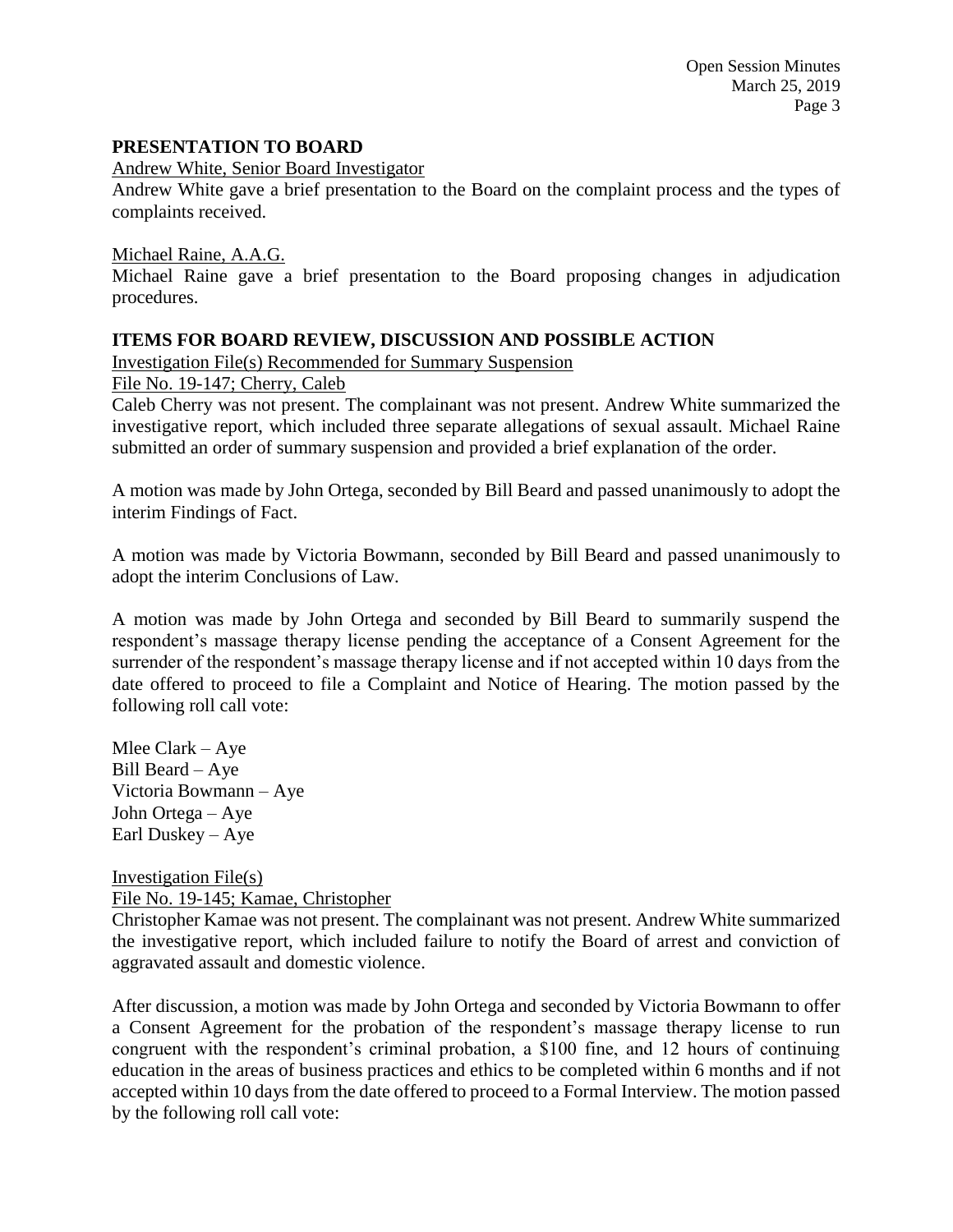Open Session Minutes March 25, 2019 Page 4

Mlee Clark – Aye Bill Beard – Aye Victoria Bowmann – Aye John Ortega – Aye Earl Duskey – Aye

File No. 19-148; Esposito, Joseph

Joseph Esposito was present with attorney Flynn Carey. Andrew White summarized the investigative report, which included allegations of improper touching and unprofessionalism. The respondent gave a brief statement to the Board followed by a brief statement from attorney Flynn Carey. The complainant was present telephonically to summarize her experience of the massage session. The respondent added further information regarding the massage session.

After discussion, a motion was made by Bill Beard and seconded by Victoria Bowmann to offer a Consent Agreement for the 6-month probation of the respondent's massage therapy license and 16 hours of continuing education in the areas of draping and communication and if not accepted within 10 days from the date offered to proceed to a Formal Interview. The motion passed by the following roll call vote:

Mlee Clark – Aye Bill Beard – Aye Victoria Bowmann – Aye John Ortega – Aye Earl Duskey – Aye

*The Board took a break from 11:21 a.m. to 11:29 a.m. Elizabeth Campbell served as the Board's legal advisor in Mr. Raine's absence from 11:29 a.m. to 11:57 a.m.* 

Investigation File(s) File No. 19-149; Johnston, Susan

Susan Johnston was present. Andrew White summarized the investigative report, which included allegations of injury caused by a massage. The respondent gave a quick synopsis of the massage session, answered questions from the Board and submitted a character reference for the Board's consideration. The complainant was present telephonically to summarize her experience of the massage session.

After discussion, a motion was made by Mlee Clark and seconded by Bill Beard to offer a Consent Agreement for the 1-year probation of the respondent's massage therapy license, restitution of fees payed by the massage therapy client and 12 hours of continuing education in the area of communication and if not accepted within 10 days from the date offered to proceed to a Formal Interview. The motion passed by the following roll call vote:

Mlee Clark – Aye Bill Beard – Aye Victoria Bowmann – Aye John Ortega – Aye Earl Duskey – Aye